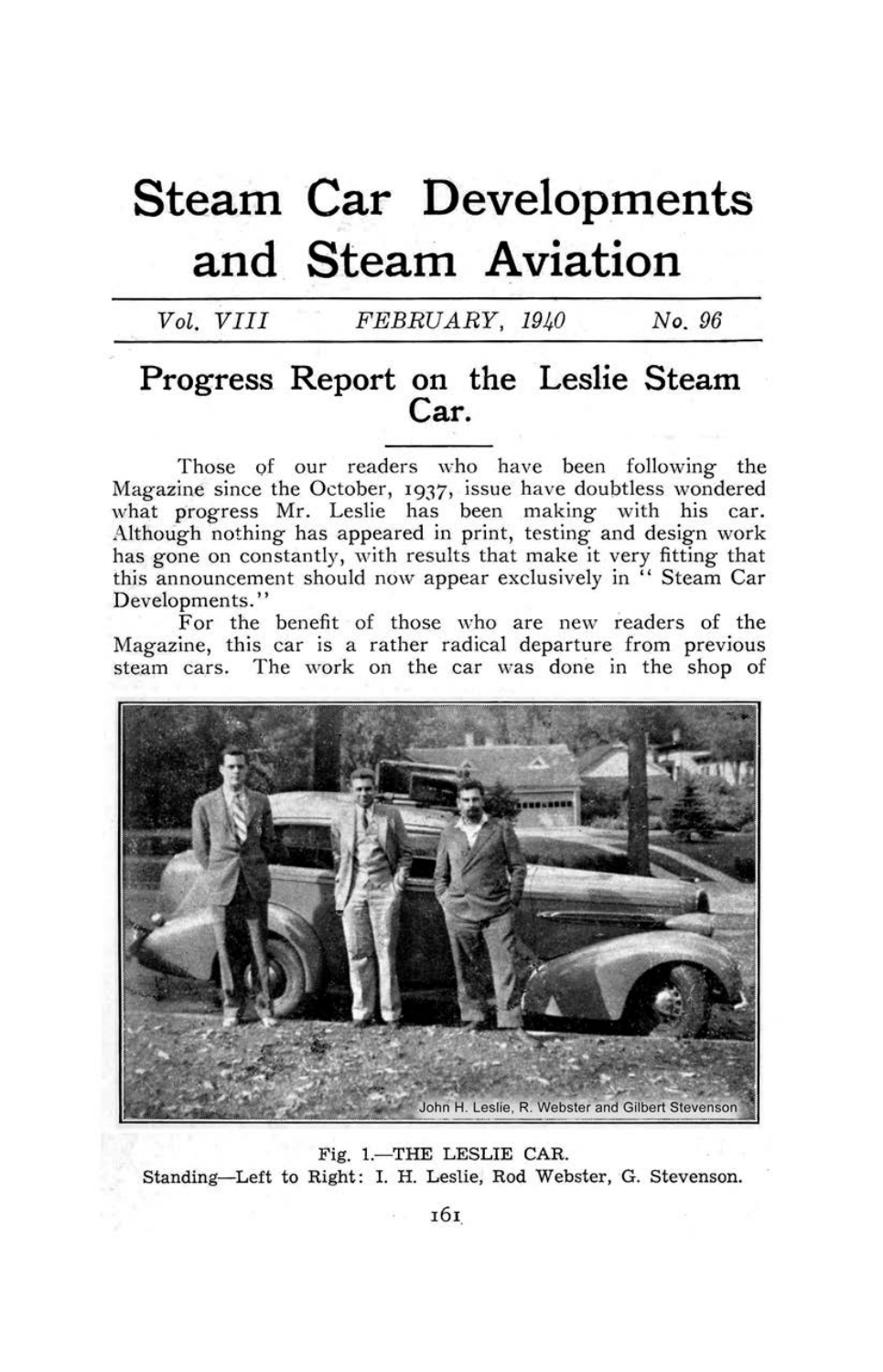#### STEAM CAK DEVELOPMENTS

American Steam Automobile Company in West Newton, Mass. By handling- in this manner, Mr. Leslie received not only the benefit of workmen skilled in building- steam cars, but also valuable design advice from both Mr. Thomas Derr, president, and Mr. George A. Crosby, chief engineer.

The chassis of the car is a standard Oldsmobile 8, 1936 model. Engine is a six-cylinder, single-acting, with poppet valves and with supplementary exhaust ports, making it of the semi-uniflow type. Cylinders are cast in pairs as shown in illustration. The engine is an in-line engine, valves operated by hydraulic valve lifters. It has standard gas engine vibration damper, standard gas car connecting- rods, and in general overall



Fig. 2.-THE 6-CYLINDER S.A. ENGINE OF THE LESLIE CAR.

appearance follows gas car engine design practice to a marked degree. There is a very definite reason for this, not alone the adaptability of the engine to low cost standard rods, piston rings, etc., but many millions of dollars have been spent building this type of engine in U.S., and it was felt much could be borrowed from gas car engine design to advantage.

One of the chief disadvantages of this type of engine in the past has been the difficulty of keeping water out of crank-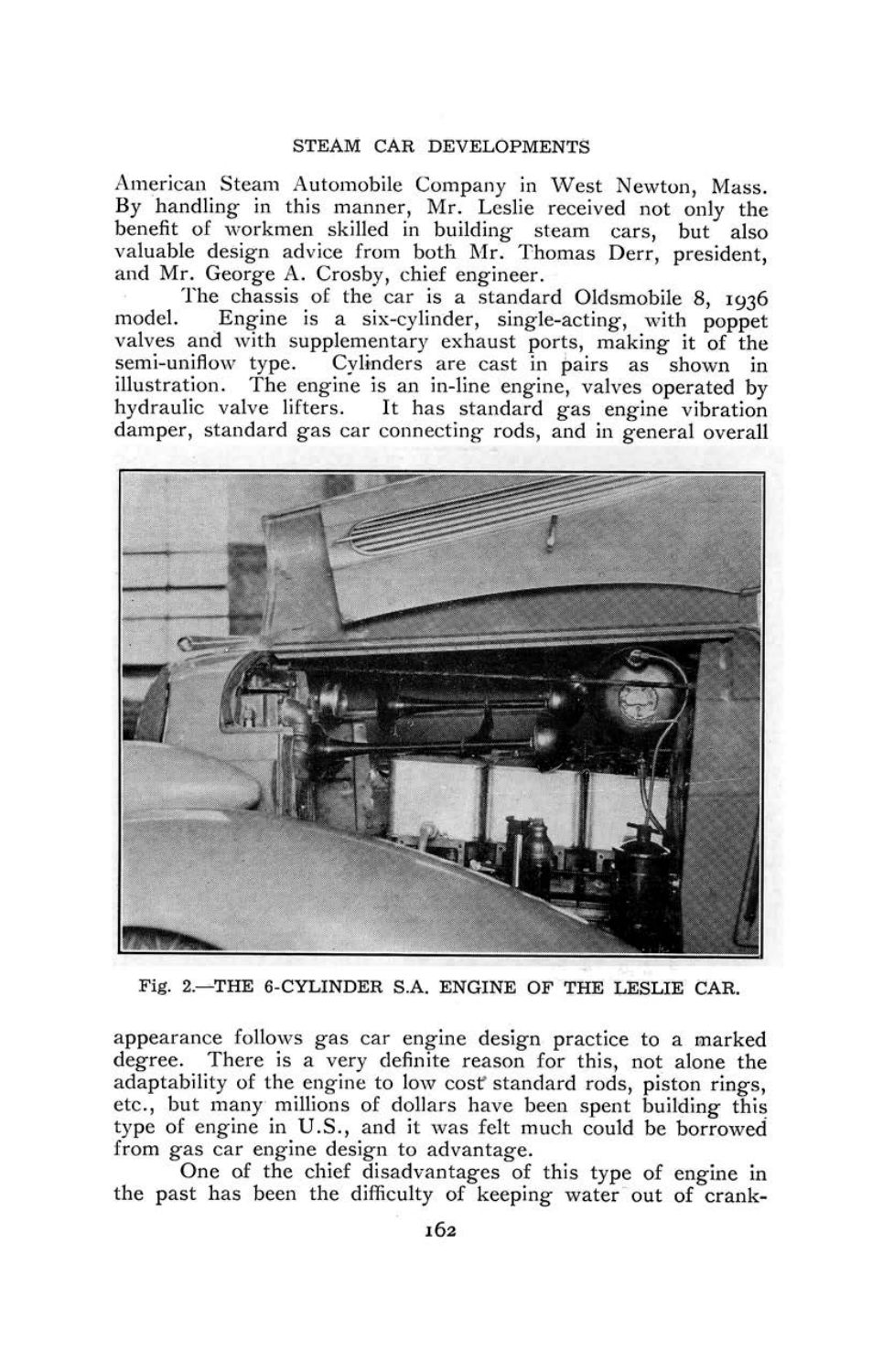### AND STEAM AVIATION.

case. This has been handled in the Leslie Engine by building a jacketed crankcase, through which all steam as it comes from the cylinders exhausts before *going* to the condenser. Thus any steam which slips by the piston rings and has a tendency to condense in crankcase is immediately vaporized when it hits the crankcase wall, and passes off as vapour. In this way there is no interference with engine lubrication.

The engine is exceedingly smooth and quiet, very powerful, and for the past two years has been giving an excellent account of itself.



Fig 3.—REAR VIEW OF THE LESLIE CAR, SHOWING THE NEW BOILER.

While the original flash boiler had many advantages, it was believed improvements could be made. With this in mind, about a year-and-a-half has been spent designing- and building a still newer boiler, which for steam car practice is indeed of revolutionary design. It is a coil boiler. The coils are so revolutionary design. It is a coil boiler. The coils are so arranged that the flue gases follow a very circuitous route before they are finally exhausted. The last stage of flue gas travel is over finned tubing, all of which makes for high efficiency, just as high, in fact, as that of the old Stanley fire tube boiler, which steam car men will recall was a very efficient boiler.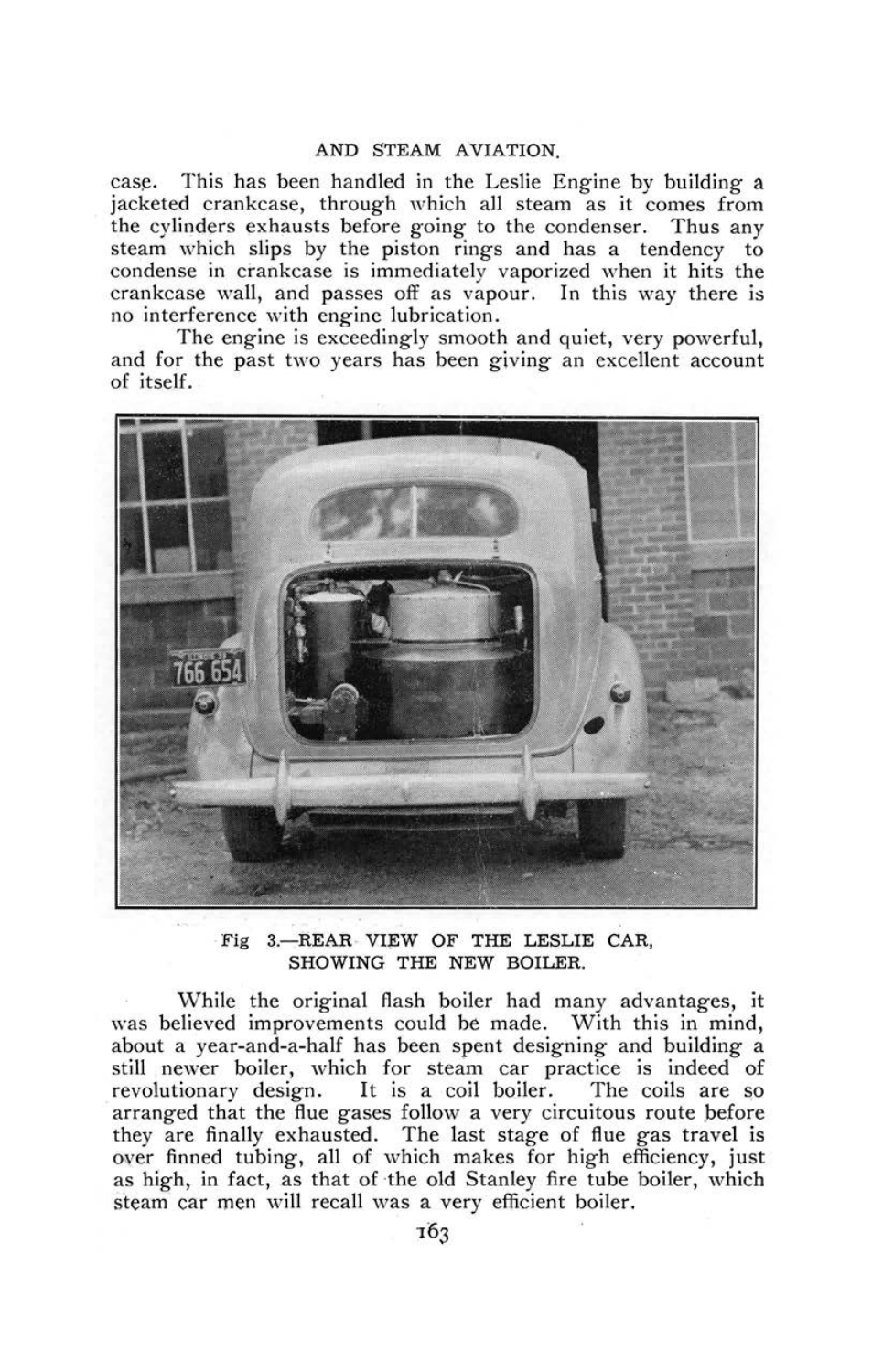Unlike other coil boilers, however, .this new boiler is of continuous forced circulation type. The tubes are always full of water. This should make it one of the most durable boilers ever built. In the illustration of boiler as installed in a car our readers will note that just to the left, but adjacent to boiler, is a vertical drum. This is part of the boiler. It is the steam separating drum. This drum has a water level regulator, and water level is maintained at approximately midway of the drum by the boiler feed water pump.

The operation is roughly as follows:—The circulating pump pulls water from bottom of drum, forces it through the boiler coils. This forced circulation or scraping- action of the water on the boiler tubes means that a given area of tubing will do very considerably more work than under ordinary circumstances. Result, efficiency, compactness and light weight. The water being forced through tubes spills out over into steam separating drum. As it does this a certain percentage of the water bursts into steam, balance dropping' immediately to the bottom of the drum to be re-circulated through the coils.

In this construction lies the advantages of coil boilers without their disadvantages. Light weight, easy economical construction, and quick steaming (the Leslie boiler steams in two minutes from cold). At the same time, this boiler possesses the advantages of the water level type, namely, equal efficiency, good reserve capacity and steam of an exceedingly uniform quality. Regardless of varying loads put on car, steam of uniform pressure and within a temperature range of  $725$  degrees to 750 degrees  $F_{.}$ , is delivered. Best of all, these results are secured with two very simple well-proven controls, and without the rather delicate flow meters, solenoids, quartz rods, and other complicated apparatus which has been thought to be the disadvantage of previous coil boilers. Just two controls, pressure control and water level regulator, exactly as used on any water level boiler, are used.

The burner, mounted on top of boiler and firing down, with fire impinging on fire brick at bottom of boiler, is the standard American Steam Car Burner, which has proved itself quiet, dependable and efficient. A i2-volt electrical system is employed.

At present a standard steam pump is used for supplying water from tanks to the boiler.

Condenser system is a standard radiator, with fan driven from front end of engine crankshaft, exactly as in gas car practice.

# WHAT OF THE FUTURE?

While the performance of this car is indeed a revelation to those of us accustomed to present steam cars in use, and while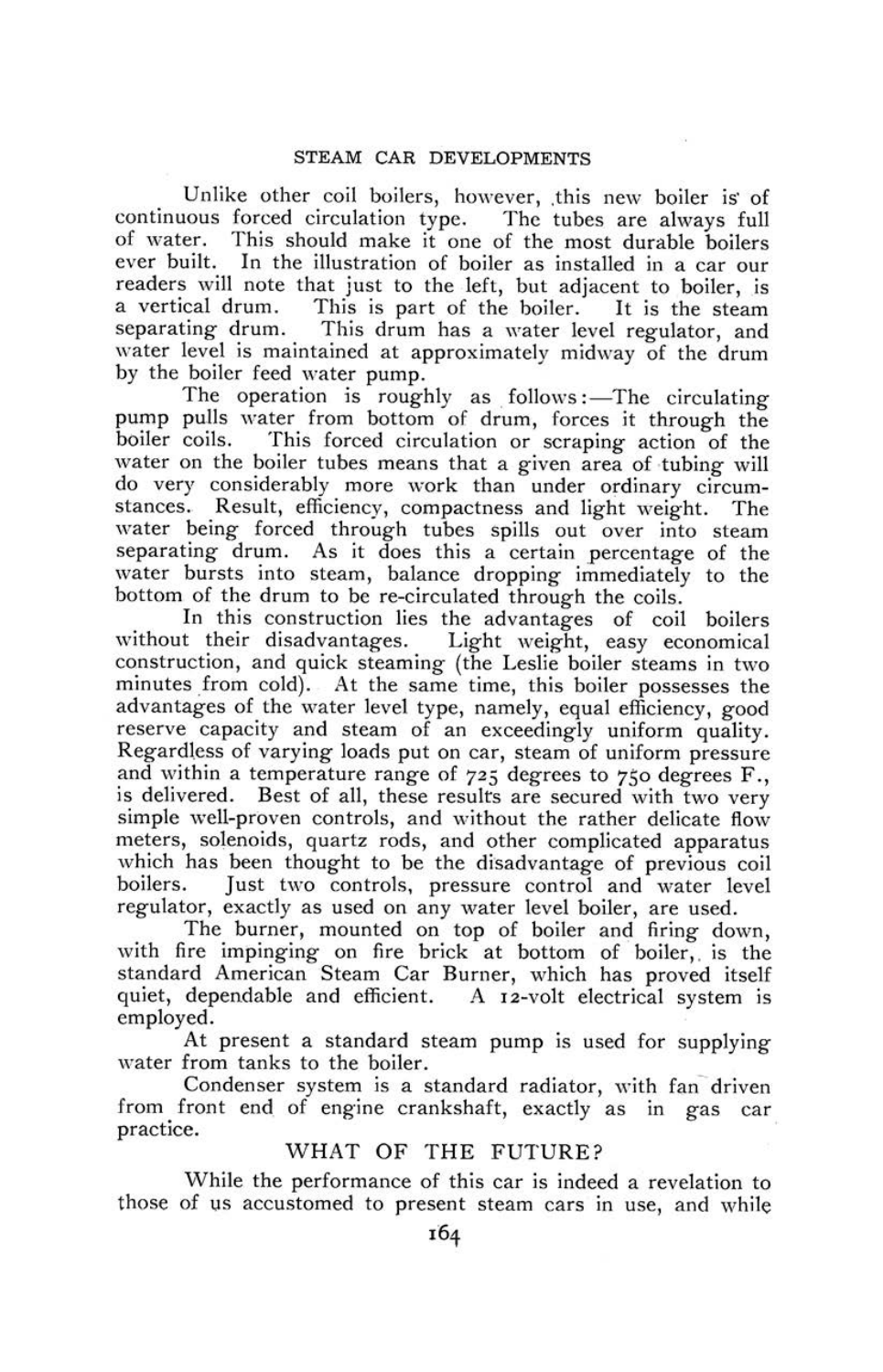#### AND STEAM AVIATION.



Fig. 4.—THE COILS OF THE LESLIE BOILER BEFORE ASSEMBLY. Although it does not show in the picture, the coil on the extreme left is made of finned tubing.

quietness, acceleration, smoothness and hill climbing ability are in distinct advance of our best petrol cars, the designers are continuing with the testing and refinement of the car. There 's no necessity to get something on the market in a hurry, and nothing guides the designers at present but the desire to perfect every detail of the car. With this in mind, work is progressing along the following lines.

The steam pump is to be replaced with an engine driven pump. The engine driven pump will be much more economical of steam. It will be ever so much more compact, absolutely quiet, and very much lighter in weight.

The engine will doubtless be replaced with one of the new four-cylinder  $\bar{V}$  type engines now being tested by American Steam<br>Automobile Company. This latter engine will have the same This latter engine will have the same number of cubic inches of displacement, that is, will be of the same horse-power as the six. But it will be lighter in weight, much more economical to build and, very important, it will be shorter and more compact, allowing for a neater arrangement of auxiliaries and condenser under the hood.